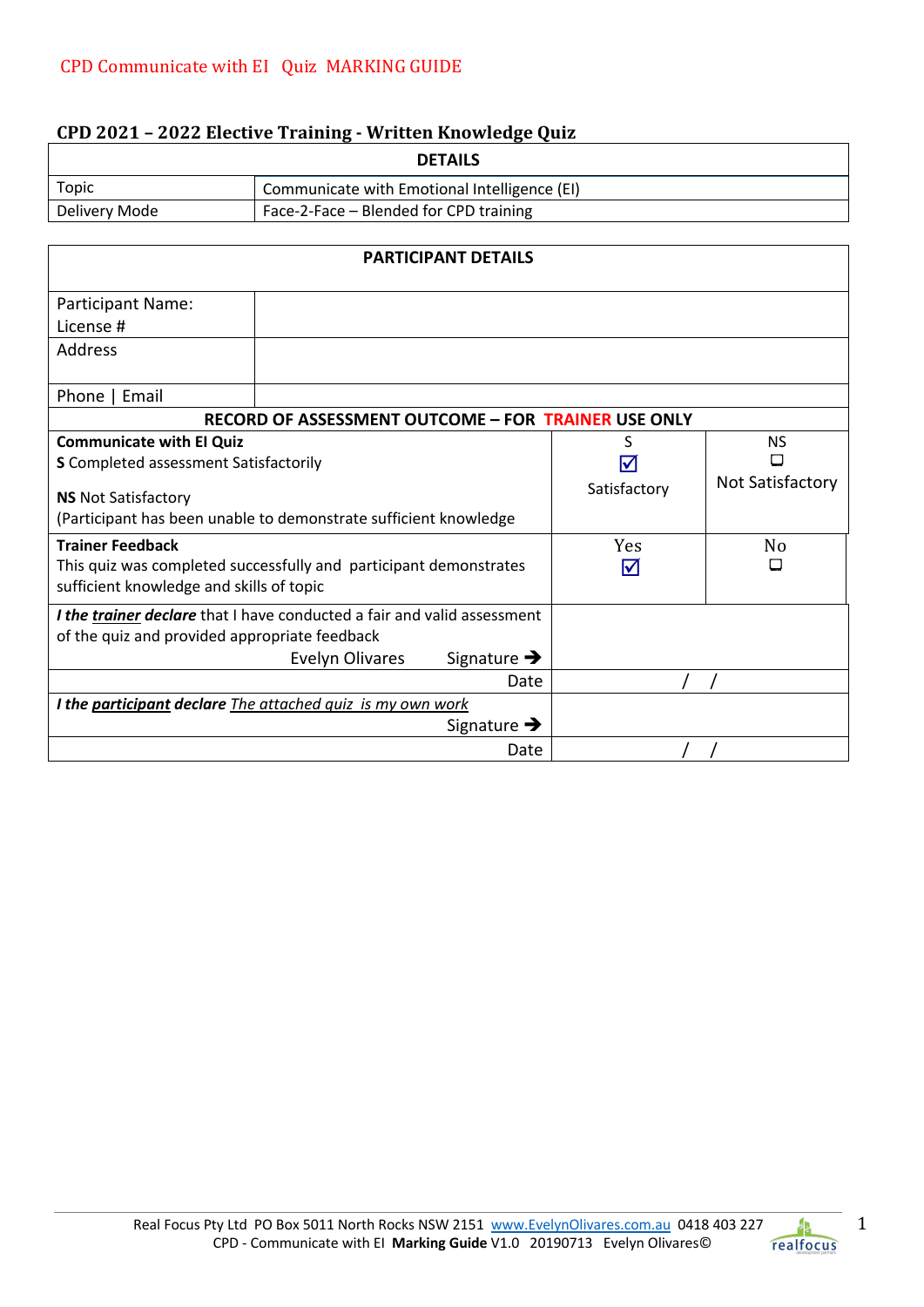# **Section 1 – Short Quiz**

1. List below the "*Six Laws of Influence*" as set out by Prof' Robert Cialdini in his book "*Influence*". Share your own understanding of these laws and how they can be used to communicate effectively. Note in your answer your understanding of how to actively listen, identify what is needed, confirm what is required prior to your meeting, and clarify the type of language you would use to seek input, feedback and achieve a balance of views with integrity.

## LE513 3P11

- 1. The law of scarcity: Items are more valuable to us when their availability is limited.
- 2. The law of reciprocity: If you give something to people, they feel compelled to return the favour.
- 3. The law of authority: We are more likely to comply with someone who is (or resembles) an authority.
- 4. The law of liking: We are more inclined to follow the lead of someone who is similar to us rather than someone who is dissimilar.
- 5. The law of social proof: We view a behaviour as more likely to be correct, the more we see others performing it.
- 6. The law of commitment and consistency: Consistency is seen as desirable as it is associated with strength, honesty, stability and logic.

2. There is much more to negotiation and persuasion to one might imagine. It requires you to respect the values and concerns of others, acknowledge the differences of opinions while keeping the negotiations moving forward to reach a mutually beneficial solution. There are three important skills you need to do this effectively. Explain in detail the skills listed below.

## LE513- P8 to 12

## a. Persuading

able to convince others to take appropriate action, developing a reasonable argument to back up points with logic and positive language to get the point across.

answer may also include:

- Backing up points with logic
- Using positive language
- Emphasizing positive aspects of your argument
- Getting your points across in a calm, assertive manner
- Focus on the need of the other party
- Use their name

## b. Negotiating

involves being able to discuss and reach a mutually satisfactory agreement.

- Listening to the needs of the other party
- Getting an agreement acceptable to both sides (win-win)
- Establishing trust
- Using open, encouraging body language
	- listen carefully
	- clarify issues
	- common ground
	- keep calm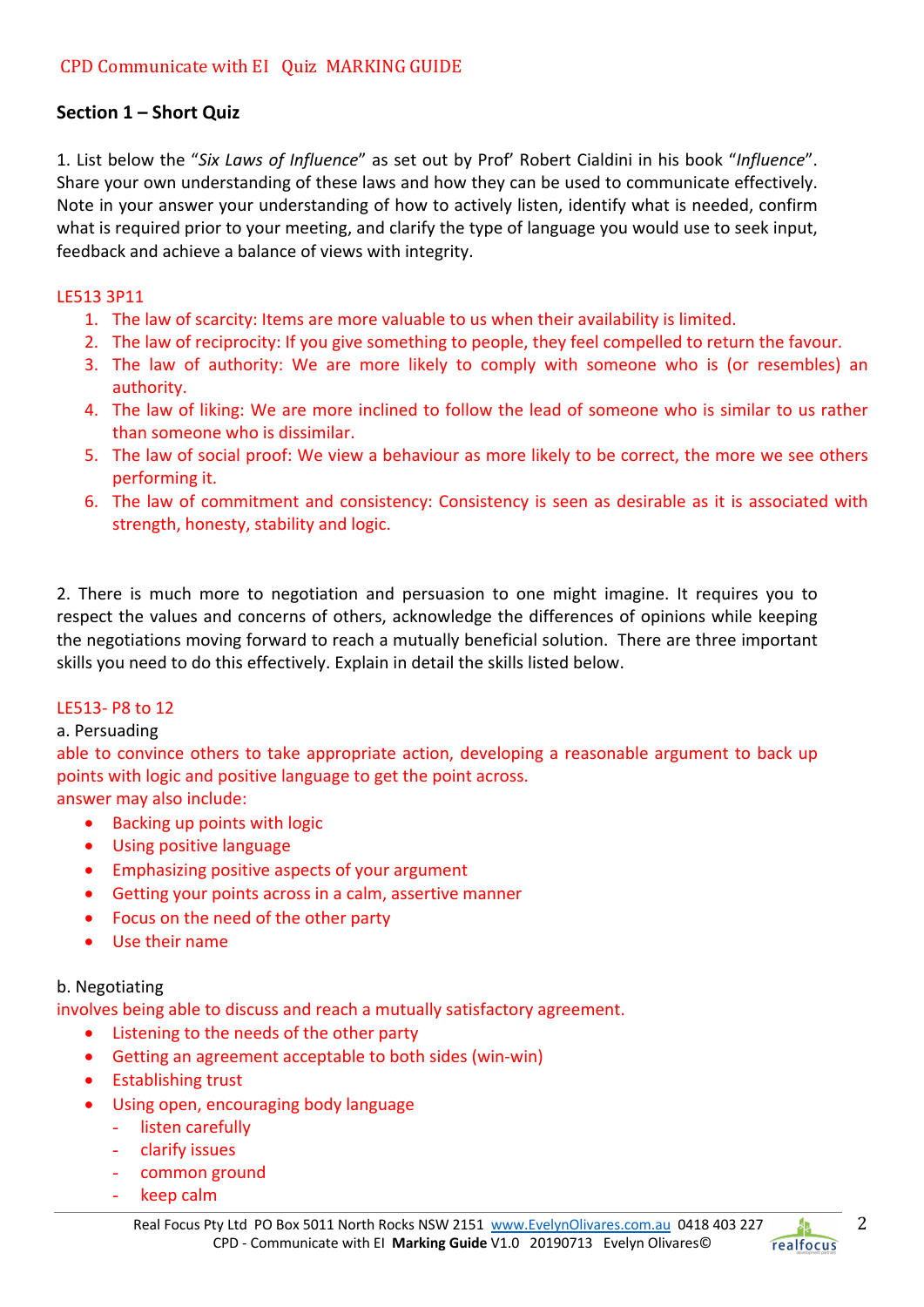# CPD Communicate with EI Ouiz MARKING GUIDE

c Influencing

- Tactfully challenging the views expressed by others who disagree with you
- Handling objections to your arguments
- Identifying common ground

3. A good negotiator understands that identifying key individuals and stakeholders is important to achieve a successful outcome. This can be achieved by using various methods including personality profiling. Once this vital information is identified, a good negotiator will match & mirror the individual, gain an understanding of their values and use the language.

Your task, is to answer the questions a) and b) below using what you have learned during this unit as if you were the Sales Manager of an agency

a. You're facing an individual with a high degree of importance and influence on this project. This individual shows strong characteristics of a "Perfectionist". Explain briefly some of the *characteristics of a Perfectionist* below and how you might use your knowledge to gain favour in negotiations.

#### LE513- P17 P29-30

Perfectionists are - precise, detail oriented, constrained, highly-strung, righteous; they can become overbearing and forceful; believe their way is the only way and like to be in the drivers seat; left brain thinkers and highly analytical; precision and correctness are an absolute necessity.

In order for them to hear me I must be sure to

- satisfy their high standards
- avoid careless mistakes
- take my share of responsibility seriously
- acknowledge their achievements (sincerely)
- ask for their opinion and advice (they like control)
- be considerate and fair
- don't try to get personal until they invite it

b. Give an example of some of the *language* you might use during your negotiations with the "Perfectionist" to reach agreement and a successful outcome

- "So, what "I'm hearing you say" is that you want …,"

- "I believe it's my "duty of care" to ensure two things here:

 i) I don't let real buyers walk away until there is not a shred of doubt left that they are well below our required price.

ii) And secondly, I make absolutely sure that we get all the buyer's money on the table.

- Summarise action plan and confirm resolution... be sure to get agreement on the first step each needs to take and allow them to feel they have some control
- Let me be sure I understand, your main concern is... "
- "I'd like to offer a suggestion..." or "may I ask a question or, your opinion"

Add the missing information in the space provided.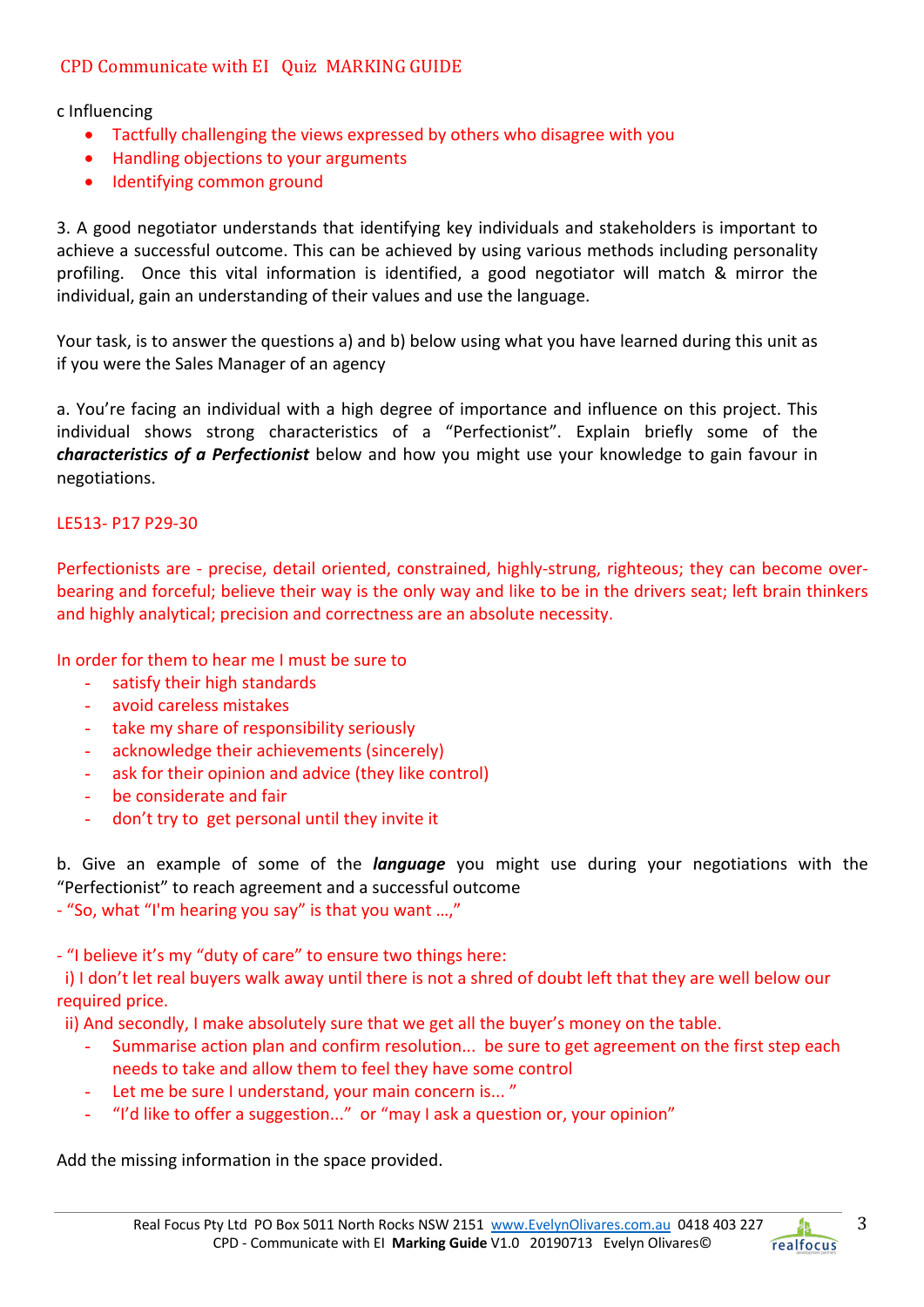## CPD Communicate with EI Quiz MARKING GUIDE

4. A passion to work for reasons that go beyond money or status is known as  $\sim$ 

### Motivation

5. What skill of emotional intelligence is vital to leading a successful team or being a successful member of a strong team?

#### Being selfless

6. Describe below in your own words the meaning of the five components of Emotional Intelligence.

Self-awareness – The ability to recognize and understand your moods, emotions and drives as well as their effect on others.

Self-regulation – The ability to control or redirect disruptive impulses and moods. To think before acting.

Motivation – A passion to work for reasons that go beyond money or status. Propensity to pursue goals with energy and persistence.

Empathy – The ability to understand the emotional makeup of others. Skills in treating people according to their emotional reaction.

Social Skills Leaders who do well in the social skills element of emotional intelligence are great communicators. They're just as open to hearing bad news as good news, and they're expert at getting their team to support them and be excited about a new mission or project.

4